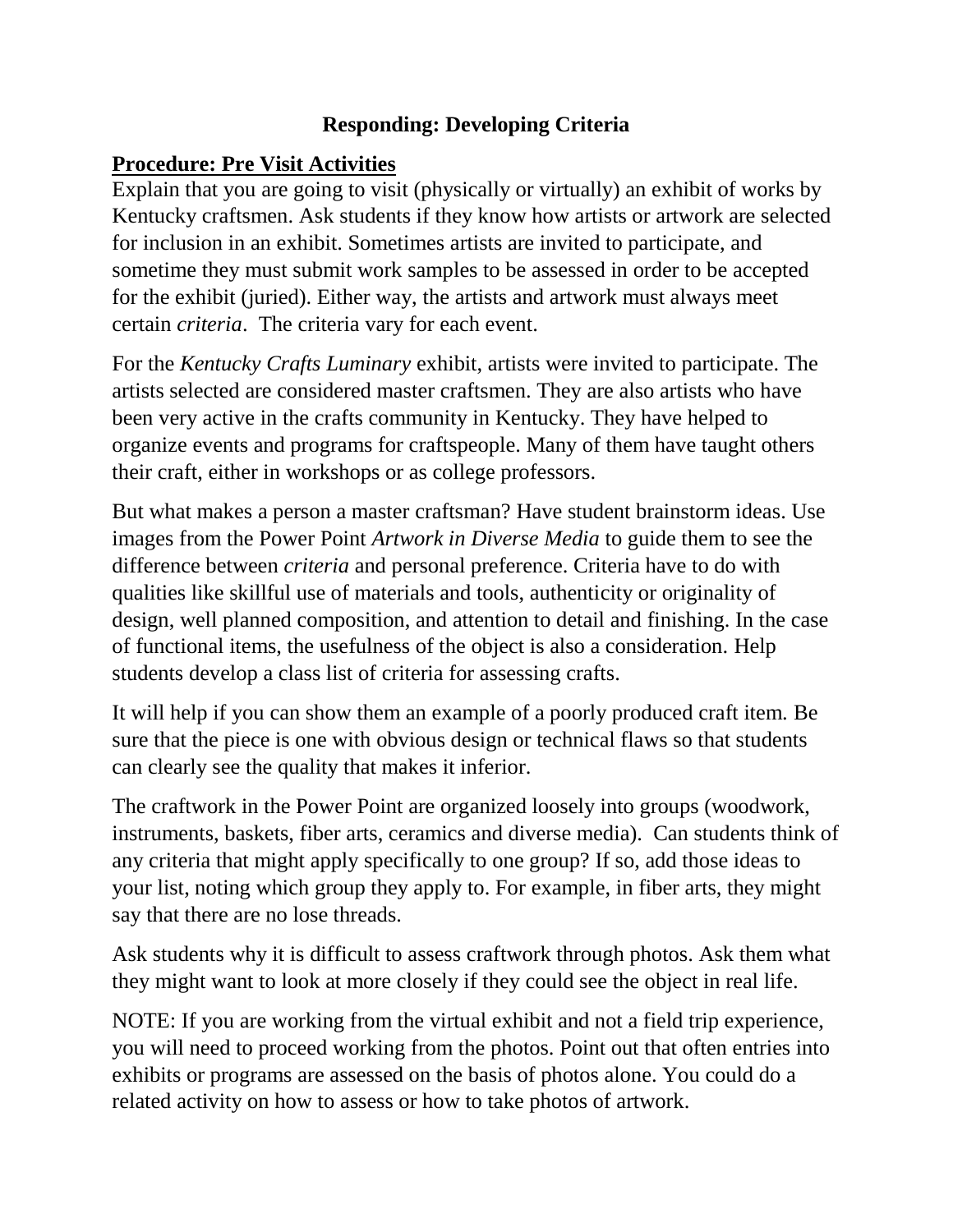#### **Procedure: On-Site Activity**

Preparation: Divide students into teams and assign each team 3-4 objects to assess or allow them to select objects. Provide them with copies of the class-generated criteria. If possible, allow students to bring phones or other devices for picture taking.

#### Team Task:

- 1. Select artwork to analyze.
- 2. Using your class-generated criteria as a guide, discuss the artwork.
- 3. Assign a score for each criterion, with 1 being the lowest and 5 being the highest. If you do not agree on the rating, take an average.
- 4. On the form, make notes to indicate why you gave the score you did. If there was disagreement, include the different opinions.
- 5. If possible, take photos of the work as a whole or of details of the work to illustrate your notes. (If this is not possible, or you are working from the [virtual gallery,](https://www.kchea.org/exhibitgallery) you can download the photos, crop, and enlarge details).

### **Procedure: Post-Visit Activities**

1. Ask each group to select one artwork that they assessed at the exhibit. Have them discuss the scores and the notes that they took and look at any photos that they have. Draft a group statement about the work including a comment about each criterion. Prepare a presentation for the class using the statement and supporting photos.

Before they begin work, lead them in creating criteria for the group presentation and a scoring rubric appropriate for your class.

#### **Anchor Standards**

**Visual Arts/Responding #VA:Re9.1 Process Component:** Analyze **Anchor Standard:** Apply criteria to evaluate artistic work.

#### **Grade-Specific Performance Expectations**

 **Grade 4 VA:Re9.1.4**